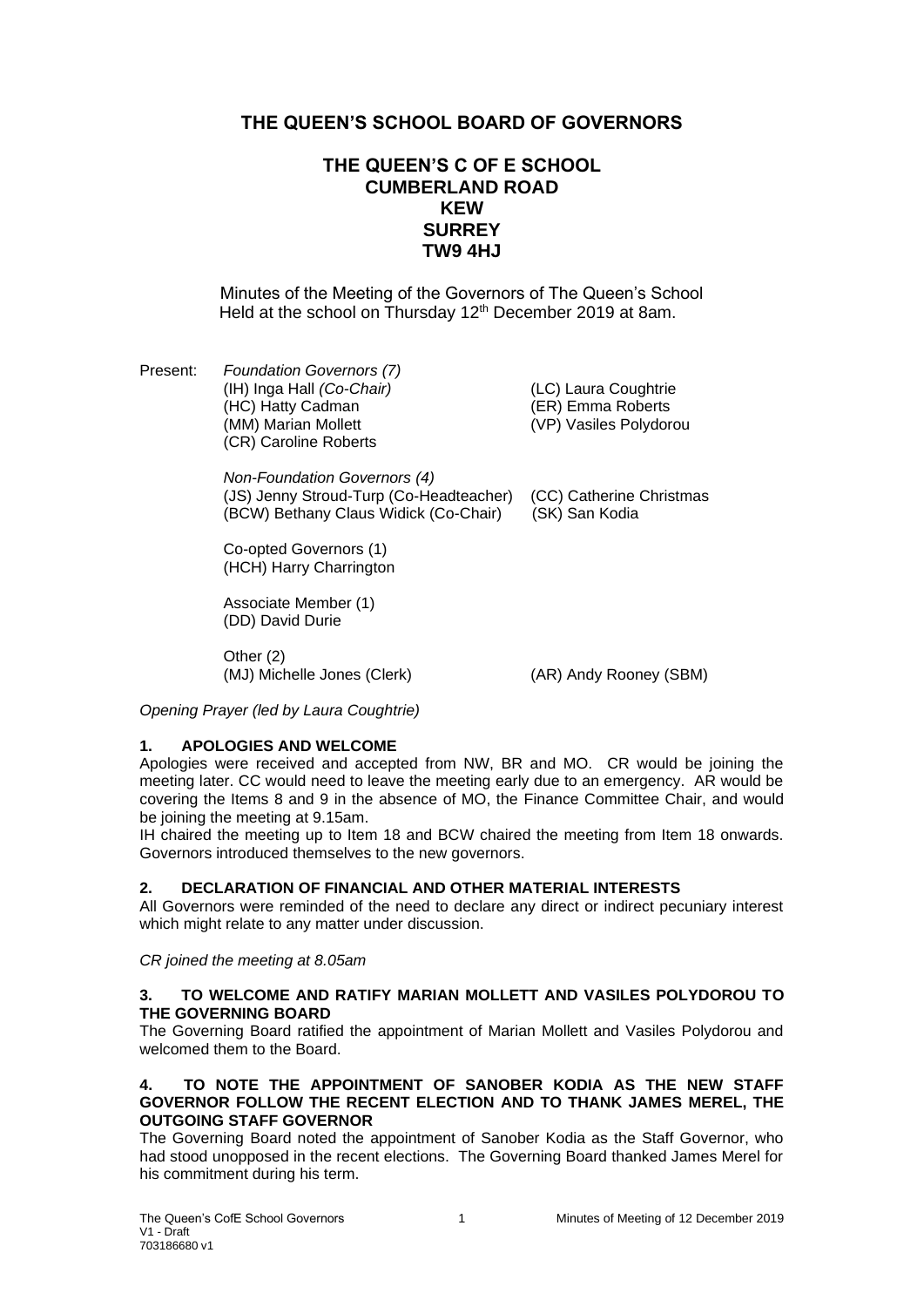## **5. TO NOTE THE RE-APPOINTMENT OF EMMA ROBERTS AS A FOUNDATION GOVERNOR (ST ANNE'S)**

The Governing Board duly noted the reappointment of Emma Roberts as a Foundation Governor for St Anne's and thanked her for her continued commitment.

#### **6. APPROVAL OF THE MINUTES OF THE MEETING HELD ON THE 10TH OCTOBER 2019 & THE EXTRAORDINARY MEETING OF 11TH NOVEMBER 2019**

The minutes of the meeting of the FGB on Thursday  $10<sup>th</sup>$  October 2019 were agreed as an accurate reflection of the meeting and were approved and signed.

The minutes of the meeting of the Extraordinary FGB on Monday  $11<sup>th</sup>$  November 2019 were agreed as an accurate reflection of the meeting and were approved and signed.

The Governing Board noted the Confidential minutes of the meeting Extraordinary FGB on Monday 11<sup>th</sup> November 2019 required amendments around funding figures and was not approved. These minutes are to be amended by the Clerk and brought to the next FGB.

#### **ACTION: Clerk to amend the Confidential minutes from the Extraordinary FGB on 11th November 2019 and to bring to the FGB on 11th February 2020.**

#### **MATTERS ARISING:**

Matters arising from the last FGB would be addressed under items 13 (ii) and 18 in this meeting.

### *STRATEGIC – Linked to Vision*

*Item 13 was brought forward as CC had to leave the meeting early.*

# **13. PHASE VISITS:**

**(i) To receive an update on the Governor visit report template (CC)**

An 'After visit' line has been added to the template with CC explaining that this is for use if a governor has any concerns they wish to raise which do not otherwise 'fit' (or seem appropriate to include) in the body of the form.

CC asked governors to please email the CHT's before completing. CC noted that AfC run training on School visits. The next Phase visits are scheduled for 3-7 February.

#### **Q: Should the same form be used for short visits as for the full 3-hour visits?**

**A:** Each visit has a focus; this form usually covers a lesson (approx. 30 mins) you will then usually move on to another class/year group so will need to complete a new form. The visits provide good insight into what is happening on the ground. Ideally Governors should make 2 visits a year.

The Governing Board approved the amended Phase visit form.

## **(ii) TO CONSIDER CHRISTIAN DISTINCTIVENESS VS CHRISTIAN ETHOS (CC/BD)**

A document received from the Diocese has been uploaded to the Resources section of Governor Hub. Simple examples of Christian Distinctiveness are prayers and collective worship. An example of Christian ethos would be staff demonstrating the values of love, compassion and respect.

*CC left the meeting at 8.30am*

## **7. TO RECEIVE A VERBAL UPDATE FROM CHT REGARDING THE EXTRAORDINARY FGB DECISION AND OUTCOMES TO DATE**

ELSA hours have been extended for afternoons. There is an agency TA currently in place who will be leaving in January. It is proving difficult to find quality staff.

#### **Q: Has there been any feedback from parents following the return of the Class teacher?**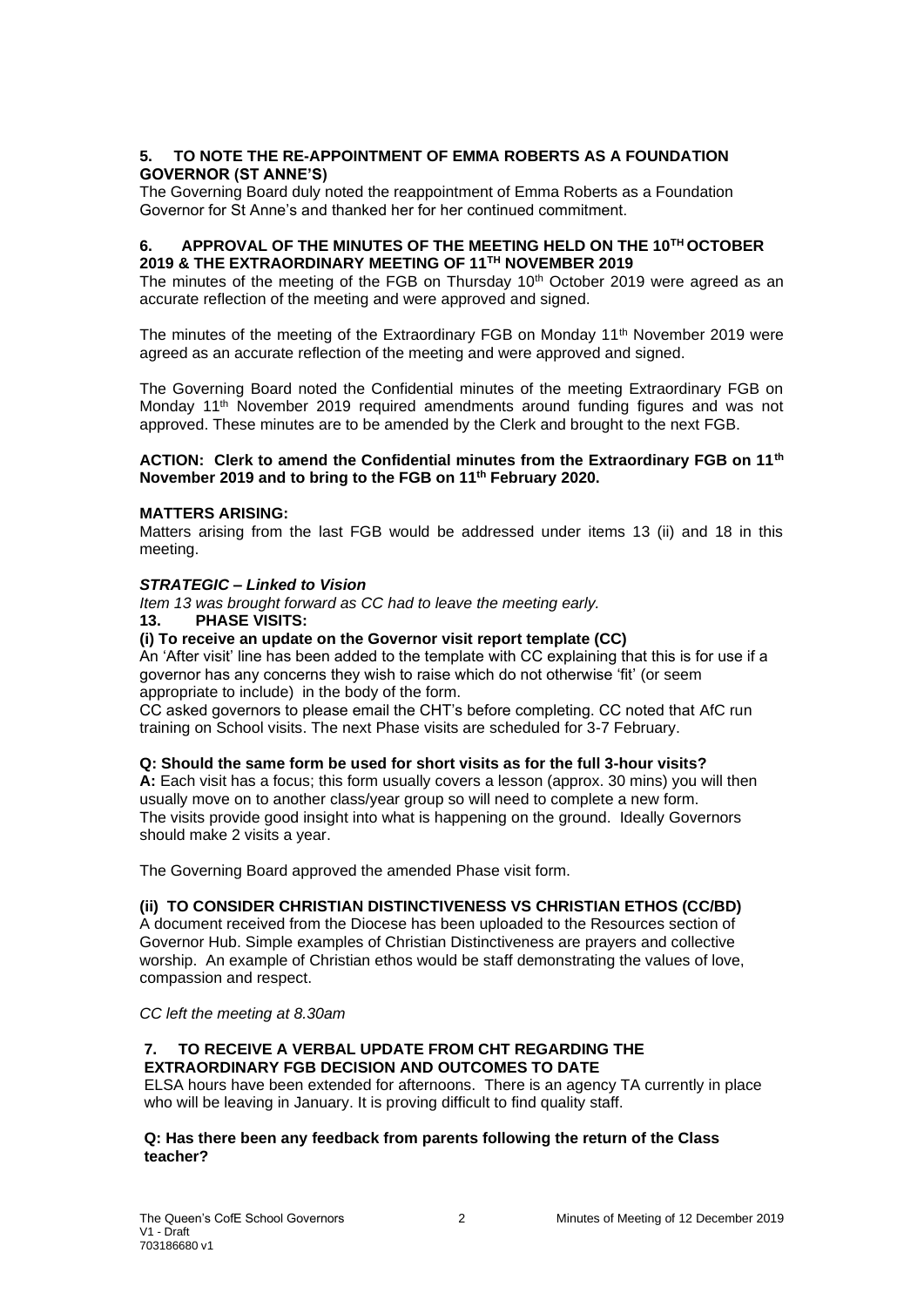**A:** No comments have been received from parents. The children are happy the class teacher has returned.

The year group are now starting the day with a nurture programme. Support for planning is in place. Planning has already been completed for January.

## **Q: How is staff morale in the year group?**

A: Both teachers in the year group are more settled.

### **10. TO CONSIDER AND ADOPT THE LA GOVERNOR SEF FORMAT AND AGREE LEADS/ACTIONS/TIMELINES (IH/BCW)**

LC summarised the benefits of having an up to date Governor SEF (including being prepared for OFSTED). AfC have circulated a new Governor SEF in line with the new Ofsted framework and will also have produced a Governors Ofsted checklist by January. The proposal is to adopt the AfC SEF framework but to add in focus on SIAMS related issues. A range of governors including committee chairs should input into the SEF content (action, impact and evidence) and consideration then be given to the best mechanism for agreeing (at full board level) the 'RAG rating' of actions arising. It was suggested the Away Day format be used to do this before the end of Spring 2, which is under consideration.

The Governing Board agreed to adopt the LA Governors SEF adding in focus on SIAMS.

**ACTION: IH, BW and LC will start reviewing previous SEF and identify areas for each committee to work on and agree a detailed timescale for committee chairs to work with their committee to produce a draft.** 

## **11. TO RECEIVE A VERBAL UPDATE REGARDING THE NEW OFSTED FRAMEWORK AND TO NOTE TRAINING MATERIALS AVAILABLE**

IH/DD have attended Ofsted framework training sessions. IH has put together a brief summary, but all governors are encouraged to attend formal training. Key points to note are:

- De-emphasising of data
- Focus on middle leaders
- 'Deep dives' into subjects
- Broader focus on the whole child

## **12. TO NOTE THE OUTCOMES OF THE SIAMS HEALTH CHECK**

The SIAMS health check was carried out by Rachel Norman from the Diocese. After looking at the SEF the main feedback was:

- The school is underselling itself.
- Lots evidence has been obtained but need to show what is the impact
- The CHT's have put together an action plan setting the vision statement which will be brought back to Governors.

## **Q: The school already has a Vision Statement; do we need another?**

**A:** This will be an action plan, clarifying the Vision Statement, mission statement and priorities.

Going forward SIAMS is to be a standing item on the Kairos agenda. We need to have a theological statement, then something explaining what this means. NW produced a document that was taken to Kairos and shared at the last Governor Away day.

The Diocese will revisit in July and will test out our evidence. The SIAM SEF is to be brought to Kairos and then the FGB before the Diocese visit in July.

## **ACTION: Clerk to add SIAMS (standing item) to future Kairos agendas**

## **ACTION: CHT's to continue working on the SIAMS SEF to ensure completion before the July revisit.**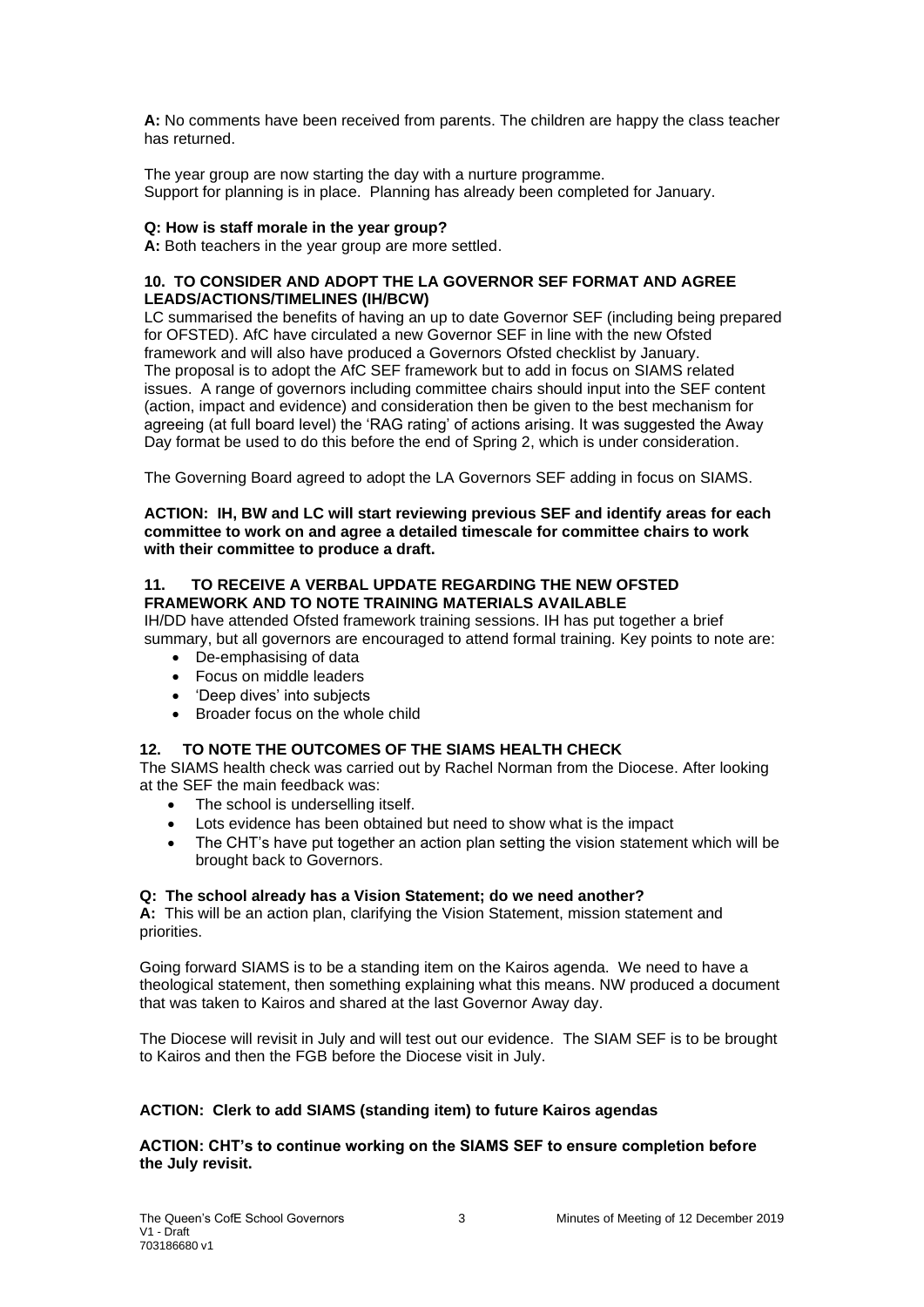## **14. TO RECEIVE A VERBAL UPDATE ON CUA2**

The lettings for the last two years have been reviewed. Key points as summarised by BR included:

- Income totalled £35k for 2018/19
- 51% of income came from Pleiades and the Russian School with 49% coming from all other sources.
- Consider increases to letting charges for the Russian School and Kew College
- Investigate expanding the hours of use at weekends and evenings for the astro pitch
- Consider marketing the hall for party use on Sundays.
- Arrange another CUA meeting with neighbours to check in and see if they are happy with how things are going so far and to broach expanding hours.
- The PSA have requested a second shed. This would require planning permission as it is 4m from the boundary. A sedum roof has been suggested to make the view more favourable for the neighbours. It was agreed however that this project should be paused until CUA is resolved and this to be communicated to AR (and to the PSA).

*AR joined the meeting at 9.10am and agenda items 8 & 9 were revisited*

### **8. TO RECEIVE A VERBAL UPDATE ON CURRENT FINANCIAL POSITION AT THE HALF YEAR**

AR reported that the P8 November Year to Date outturn is £92k. Key points to note included:

- Predominantly front ending of expenditure work on the field, furniture
	- Back ending of staff costs supply teacher
	- 2<sup>nd</sup>/3<sup>rd</sup> instalment of PPG
	- Roughly on track with the budget
	- Slightly ahead on staff costs which include the decision at the Extraordinary FGB for the additional TA which will be matched by funding.
	- The LA have been chased on the VAT issue. Not yet received a response. £68k VAT asset has not yet been refunded

## **9. TO RECEIVE A VERBAL/WRITTEN UPDATE ON ITEMS ARISING FROM AUDIT OUTCOMES**

- Close to completing the audit actions
- Those that are not yet 'green' are being worked on as a priority
- IR35 SBM is working with club providers and is going through a checklist with them.

## **ACTIONS: IH will communicate with Grahame Craig to flag the actions have been completed**

## *AR left the meeting at 9.20am*

The meeting returned to following the order of the agenda.

## **15. TO NOTE THE CO-HEADTEACHERS REPORT**

The Governing Board noted that school had been awarded Gold under TfL's Stars travel plan scheme. Thanks were passed on to all staff and pupils involved in achieving this result.

## **Q: How is the quality of teaching determined?**

**A:** Ofsted no longer make a judgement on teachers, but staff are still asked to make a judgement based on learning walks and in class visits.

#### **Q: It was noted that there had been a shift on quality of teaching from outstanding to good and no teachers required improvement. How will the shift be reversed?**

**A:** Action plans are in place to get teachers moved from good to outstanding. An update will be provided towards the end of term.

## **Q: The numbers on roll are expected to reduce by 2 pupils at the end of term. What will the numbers look like for the next census?**

**A:** It is expected that the places will be filled and the numbers on roll will remain at 416.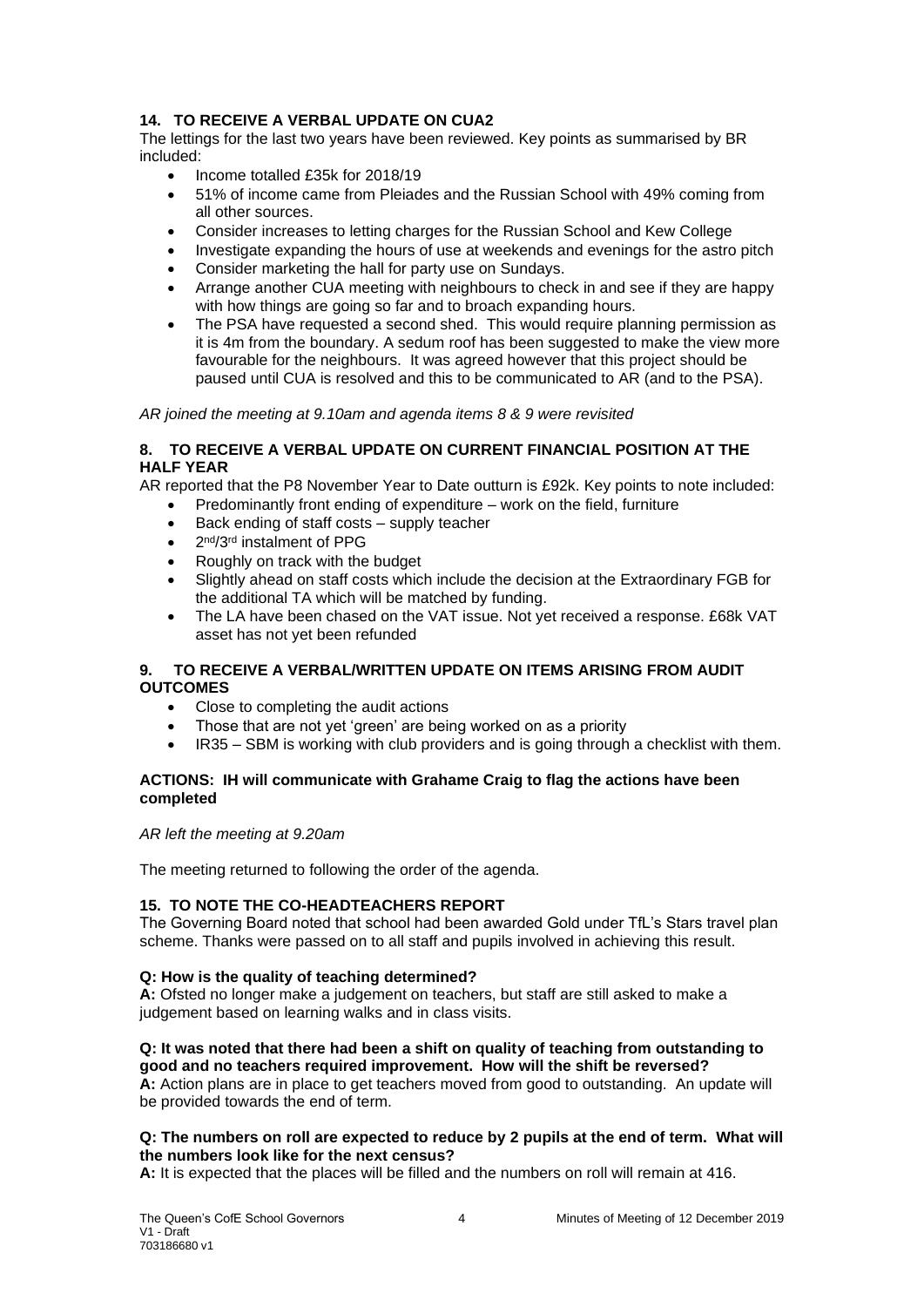## **Q: Attendance for non-sickness related absences seems high?**

**A:** These absences are due to hospital appointments for which time off has to be given. Staff are encouraged to make these appointments outside of work time wherever possible.

#### **16. TO RECEIVE A SAFEGUARDING REPORT FROM THE CO-HEADTEACHERS (STANDING ITEM) INCLUDING AN UPDATE ON SAFEGUARDING AUDIT STATUS AND VERBAL UPDATE FROM THE SAFEGUARDING GOVERNOR ON THE TERMLY SAFEGUARDING REVIEW**

The CHT fed back that the updated Safeguarding Audit carried out in November 2019 was all complete except the lockdown procedure. Currently looking into signals and intercoms using what we have on site already.

ER, BCW & JS to carry out a ½ day inspection in the Spring term with Linda Sherman.

The focus for the Safeguarding termly visit in the Autumn term was talking to a group of children (Pupil voice) around Safeguarding. Pupils from Years 1, 3 & 6 were met with yesterday. ER & JS will meet to discuss the outcome.

ER would like the opportunity to talk to parents about Safeguarding.

A Safeguarding visit will be organised in the Spring term look at how children are discharged from school at the end of the school day.

## **Q: Have we ever run workshops for parents on Safeguarding in school?**

**A**: We have previously run some workshops and Gill Hines has run also run some in school.

#### **17. TO RECEIVE A VERBAL REPORT FROM THE COMMITTEE CHAIRS, INCLUDING ITEMS OF GENERAL SIGNIFICANCE CONSIDERED BY THEIR COMMITTEES THAT BE SHOULD BE DRAWN TO THE ATTENTION OF THE BOARD AND TO NOTE THE FOLLOWING MINUTES:**

17.1 Premises, Health & Safety & Lettings Nothing further to report 17.2 Pastoral & Kairos **Notifiant Community Community** Nothing further to report 17.3 Finance **Nothing further to report** Nothing further to report 17.4 Curriculum & Standards Nothing further to report 17.5 Pay & Personnel 2008 and 17.5 Pay & Personnel 2008 and 2009 and 2009 and 2009 and 2009 and 2009 and 2009 and 2009 and 2009 and 2009 and 2009 and 2009 and 2009 and 2009 and 2009 and 2009 and 2009 and 2009 and 2009 and 17.6 Admissions **Admission policy will be discussed in item 20** 17.7 Steering **Did not meet** and the property of the control of the Did not meet **Did not meet** 

## **STATUTORY**

#### **18. TO RECEIVE A VERBAL REPORT ON THE OUTCOME OF THE STAFF CONSULTATION ON THE WHOLE SCHOOL PAY POLICY (WSPP)** The consultation period for the WSPP had now finished.

HC noted that P&P had incorporated amendments at the last FGB mostly around Audit recommendations regarding the circumstances in which additional payments to staff can be authorised. The WSPP was approved via e-mail as it is important to get staff payments made asap.

## **ACTION: HC to send WSPP to CC/Paul Adams for uploading to the website/staff area.**

## **19. TO RECEIVE A REPORT ON THE ANNUAL PUPIL SURVEY (C/F FROM AUTUMN 1) ER/BD**

On the whole responses were positive. The main areas to investigate are:

- Bullying and how it is dealt with
- School council and how pupil voices are heard
- Differences in comments in KS1 & KS2
- Impact on children (current situation in a specific year group)
- Quality of school lunches

The data from KS1 and KS2 will be separated to get like-for-like comparisons.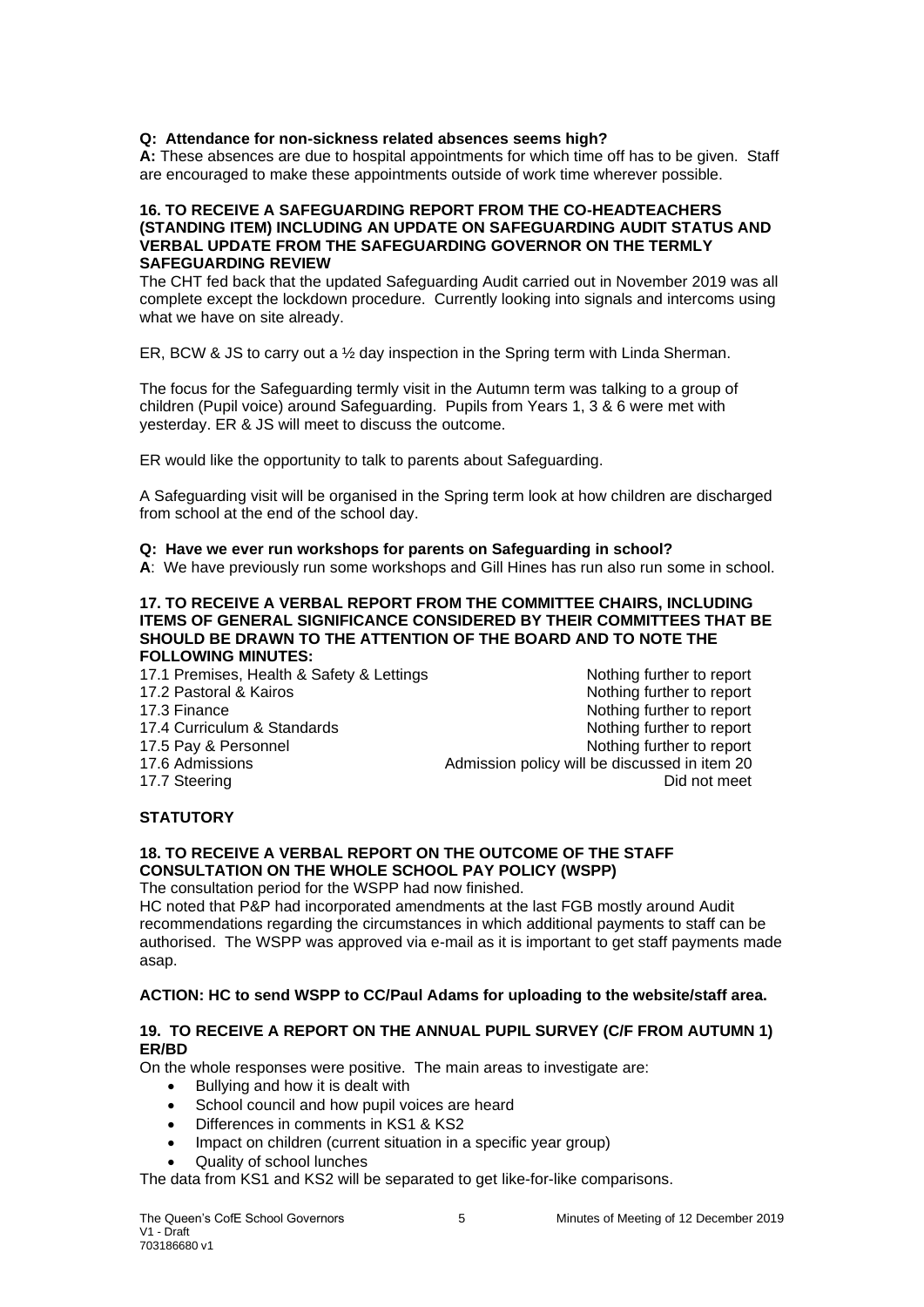The School Council have been more actively involved this year; this had slipped last year. Questions will be kept the same so we will be able to make comparisons next year and help show points to investigate have been addressed.

The CHT's will send out a Bullying questionnaire to pupils, particularly focussing around playtimes.

*CR left the meeting at 9.45am*

## **20. TO APPROVE THE PROPOSED CHANGES TO THE ADMISSIONS POLICY AS RECOMMENDED BY THE ADMISSIONS COMMITTEE**

The Admissions Committee carried out a robust review of the Admission Policy. No major changes have been made to the policy; it was more about providing greater clarity to support applicants.

The Governing Board approved the policy which will be going out for consultation tomorrow 13th December 2019.

# **21. TO EVALUATE ACHIEVEMENT AND ATTAINMENT OVER THE LAST YEAR, INCLUDING**

## **(i) AN OVERVIEW OF ANALYSE SCHOOL PERFORMANCE (ASP) DATA; AND**

The school has high attainment in the top 20% in the country but a negative progress score. This is calculated by comparing like with like at KS1 and progress in KS2.

It is essential that we work to improve progress scores in KS2.

Whilst looking deeply into why this dip in progress measures has been happening, a group of children, mostly middle attainers, were identified. SLT will continue to look at this group and will also be look at writing.

LC noted that the C&S Committee has been focussing on this issue at their meetings as well. They are also looking into PPG and SEND and focussing on are we making a difference and is school input making a difference.

The school is currently in the bottom 20% of the country for progress in writing for the 3<sup>rd</sup> year in a row but the top 20% for attainment.

At the next Governor visits the question "How are you addressing progress of the prior middle attainers?" needs to be asked; in addition writing should be added to what will be looked at.

The English lead and SIP will carry out a writing review.

## **Q: Have we been focussing on the right data comparisons?**

**A**: The school has now started using Fisher Family Trust comparative data. Prior attainment was shared at pupil progress reviews using different data with each child looked at individually.

*HC left the meeting at 9.55* 

## **(ii) TO RECEIVE AND NOTE SPA(RK) OUTCOMES REPORT**

Matt Brown presented the SPA(RK) outcome report as part of the ASP data meeting, which a number of governors had attended.

## **Q: Would it be possible to receive training, particularly for the new governors on how the ASP data works?**

**A:** IH will contact Matt Brown, AfC, for advice on training governors on the ASP data

## **ACTION: IH will contact Matt Brown, AfC, for information/training on the ASP data**

## **22. FOR NOTING:**

## **i. CO-CHAIRS' REPORT**

There were no comments on the Co-Chairs' report.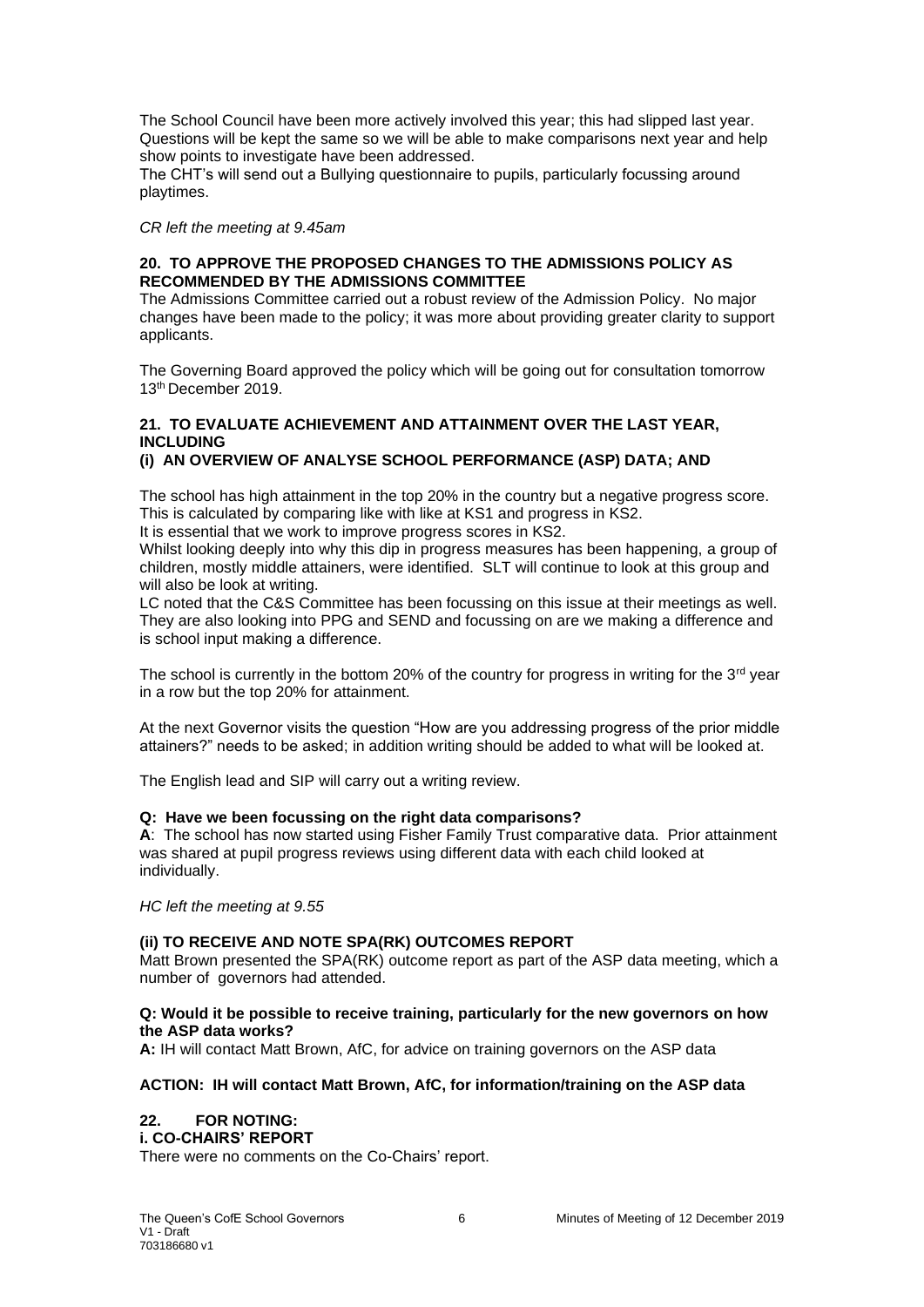## **ii. POLICY PROGRESS REPORT**

This item is carried forward to the next FGB.

## **23. TO NOTE OUTCOMES OF SKILLS AUDIT AND MATTERS ARISING**

The Skills Audit document has been analysed. It's clear that there are some things that are done very well but there are other areas that require improvement. The following areas in particular require improvement/need more work:

- Finance
- Appraisals
- Dealing with complaints

There is a clear link with skills and training undertaken by Governors.

## **24. GOVERNOR TRAINING (STANDING ITEM)**

All training undertaken by Governors must be recorded on CPD online and Governor Hub. Previous training completed by Governors up to the end of the academic year 2018/19 has been uploaded to Governor Hub. There is guidance in the Governor Handbook outlining the minimum training requirements for governors, that covers Safeguarding, the Governors role, finance, taking the chair etc.

- Training undertaken has a direct impact on how Ofsted view the management of the school.
- Employees have to be given reasonable time off to perform their Governor duties.
- All Governors should undertake a minimum of two training courses per academic year, at least one should be in person.
- Training governor currently IH is managing this but would like someone to take responsibility for this. Please let her know if you would be interested.

## **OTHER/AOB**

## **25. TO NOTE ITEMS FOR/FROM OTHER COMMITTEES:**

As discussed in item 12. The Clerk is to add SIAMS (standing item) to future Kairos agendas

## **26. AOB**

## i**. Governor e-mail addresses**

All Governors were reminded of the requirement to use their school e-mail addresses by the end of the year.

#### **ACTION: Clerk will check the current list of school e-mail addresses for Governors and request new e-mail addresses for those still requiring one.**

## **ii. Nativity Feedback**

Governors who had attended the Nativities fed back that they had been exceptional and asked for this to be passed on to all the staff involved.

## **iii. Recruitment Panel**

A recruitment panel is required for the next round of the recruitment process. The Governing Board agreed to appoint LC, DD, CC, HC, NW, BCW and IH to form the panel.

## Date of next meeting: **Tuesday 11th February 2020 at 7pm**

*The meeting concluded at 10.10am*